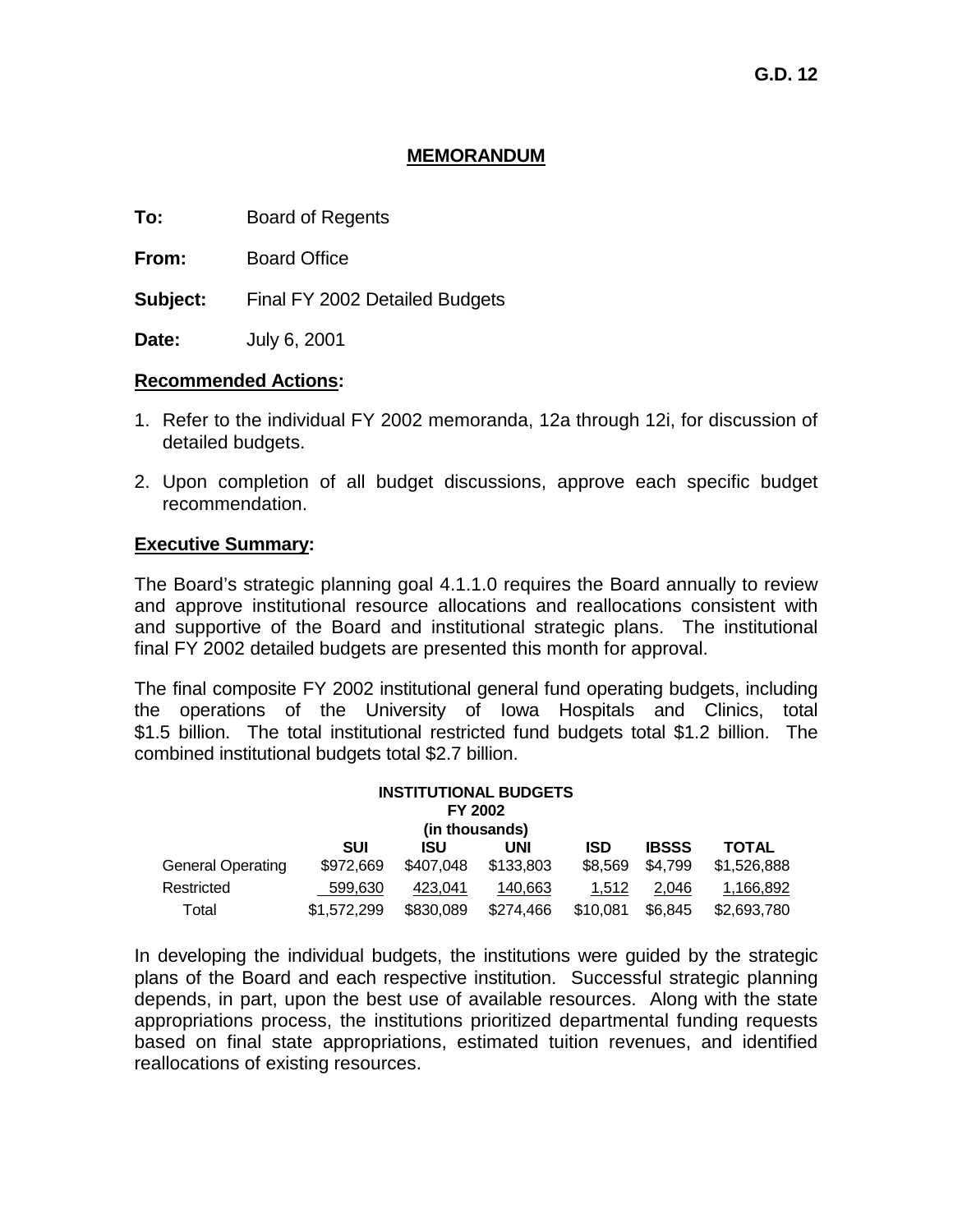The FY 2002 budget process presented challenges for the Regent institutions. Total Regent FY 2002 base state operating appropriations are \$42.1 million less than the FY 2001 appropriations. The state allocation to the Regents for incremental funding of the state's salary policy is \$28.8 million, with additional reimbursement funding for a component of health insurance premium charged by the state of \$1.1 million. The general fund compensation and benefit increases, as detailed in the attached budgets, total \$34.7 million. This amount is exclusive of annualized health insurance premium from FY 2001 increases. A significant area of increased cost, for which state funding was insufficient, involves substantial health insurance premium increases.

This is the second consecutive year of reduction in operating appropriations. As a result of these reductions, the Regent universities are utilizing more tuition and fee revenues to maintain, not improve operations at their institutions. This development is especially evident when comparing the percentage increases in tuition as a part of the general education budget. In the past two years, state appropriations have decreased as a percent of these budgets by 3.3%, while tuition and other university income has had a corresponding increase – see table on page 5.

The Regent reallocation program is an integral part of the Board's strategic planning and budgeting process. This program requires each Regent institution to reallocate at least 2% of its budget each year. This reallocation policy is intended to ensure that the institutions use existing resources to improve quality but also to achieve efficiencies. With the appropriation reductions in FY 2001 and FY 2002, the Regent institutions clearly have reallocated to maintain quality rather than improve quality.

# **Background/Analysis:**

# **Board Budget Process**

In May, the institutions presented conceptual operating budgets in response to the state appropriations process and institutional strategic planning needs. In most years, the Board would receive preliminary budget details in June. The process was changed this year as a result of delayed action on appropriations bills by the General Assembly. The institutions presented revised conceptual budgets in June. This month, the institutions are presenting detailed operating budgets for the Board's approval.

The institutions are also presenting restricted fund budgets for approval. These budgets include capital appropriations approved during the 2001 General Assembly. Tuition replacement appropriations for the debt service of academic building revenue bonds are also included in the restricted fund budgets, as are the amounts for the residence system functions, athletic department activities, and other auxiliary functions associated with the educational missions of the institutions.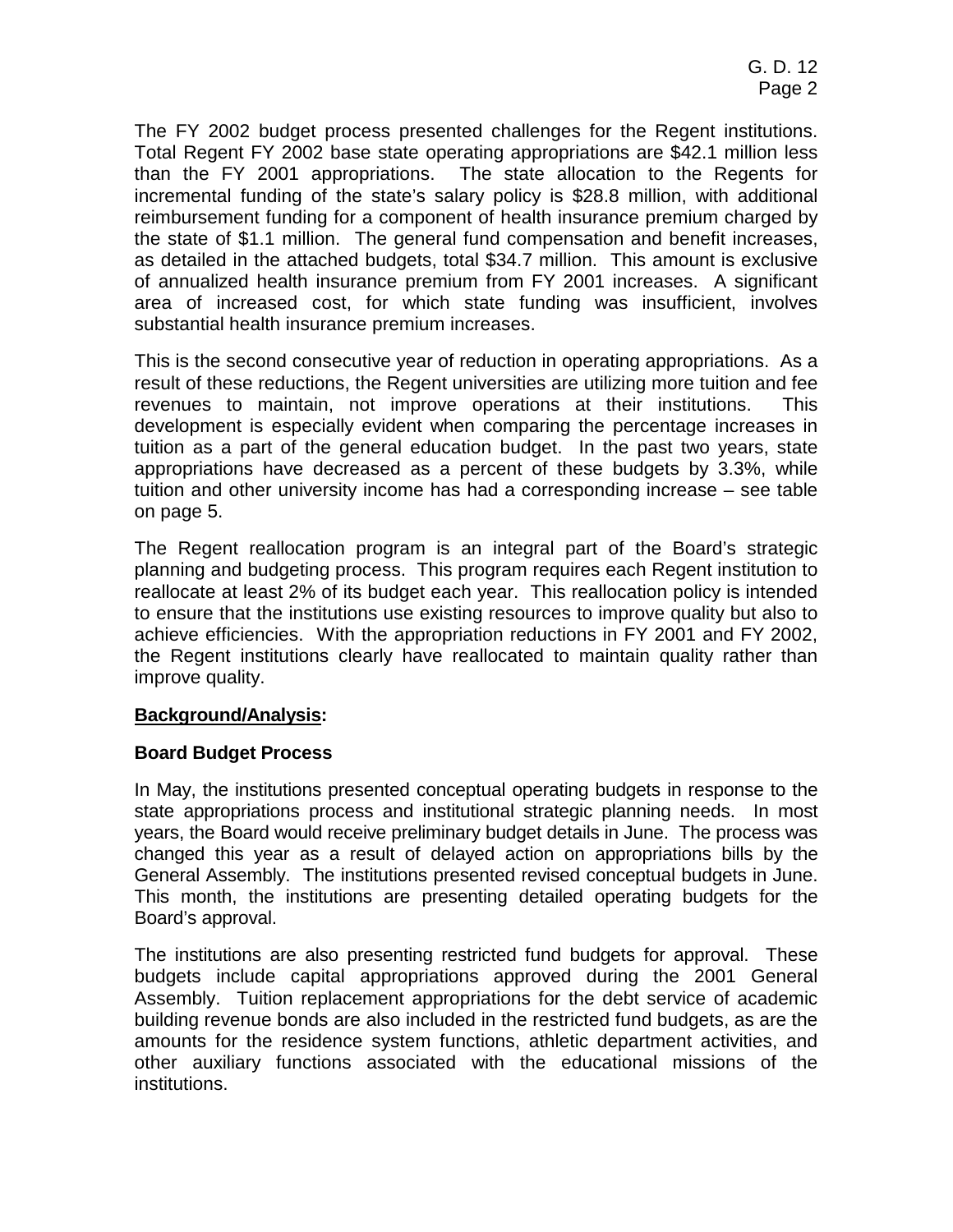Throughout the budget process, the institutions engaged various constituencies to develop their plans for budget reductions. Once the institutions made budget reductions, those decisions were communicated throughout the campuses.

# **General Fund Operating Budgets**

The final FY 2002 general fund operating budgets for the five Regent institutions, including the UIHC budgets, were developed by the institutions based on the strategic plans of the Board and each institution, the Board's FY 2002 appropriation requests, and the actions of the General Assembly and the Governor.

The FY 2002 general operating funds of the institutions, including new state funding for salary increases, are as follows:  $\sum_{i=1}^{n}$ 

|                                      |                     |                     | ыате           |
|--------------------------------------|---------------------|---------------------|----------------|
|                                      |                     | <b>Direct State</b> | Appropriations |
|                                      | <b>Total Budget</b> | Appropriations      | Reductions     |
| University of Iowa                   | \$972,669,082       | \$313,251,779       | \$18,745,149   |
| Iowa State University                | 407,048,456         | 265,106,057         | 15,793,855     |
| University of Northern Iowa          | 133,803,370         | 90,448,116          | 5,259,749      |
| Iowa School for the Deaf             | 8,569,353           | 7,946,772           | 482,769        |
| Iowa Braille and Sight Saving School | 4,798,556           | 4,454,332           | 269,683        |
| TOTAL                                | \$1,526,888,817     | \$681,207,056       | \$40,551,205   |

The reduction for the other Regent appropriation units, such as tuition replacement, Board Office, and regional study centers, totals \$1.6 million.

# FY 2002 State Appropriations

The General Assembly appropriates operating funds for the Regent institutions in three appropriations bills: education, economic development, and salaries/compensation.

- The FY 2002 education operating appropriations to the Regent institutions were \$41.7 million lower than the FY 2001 operating appropriations.
- The economic development bill reduced appropriations an additional \$0.4 million for several programs of the Regents institutions.
- The salary adjustment bill appropriated \$70.3 million for state agencies' salary increases and \$9.0 million to fund the terminal liability health insurance account.
	- The allocation of this appropriation for funding of Regent salary increases, as determined by the Department of Management, is \$28.8 million. The institutions have estimated general fund compensation increases at \$34.7 million, including increased costs of health insurance.
	- The state provided minimal funding, on a reimbursement basis, of \$1.1 million for health insurance increases related to the state health plans. This funding is for the terminal liability health insurance and is not a direct appropriation. It is to be reimbursed to the Regent institutions on a monthly basis. Terminal liability health insurance provides funding to pay for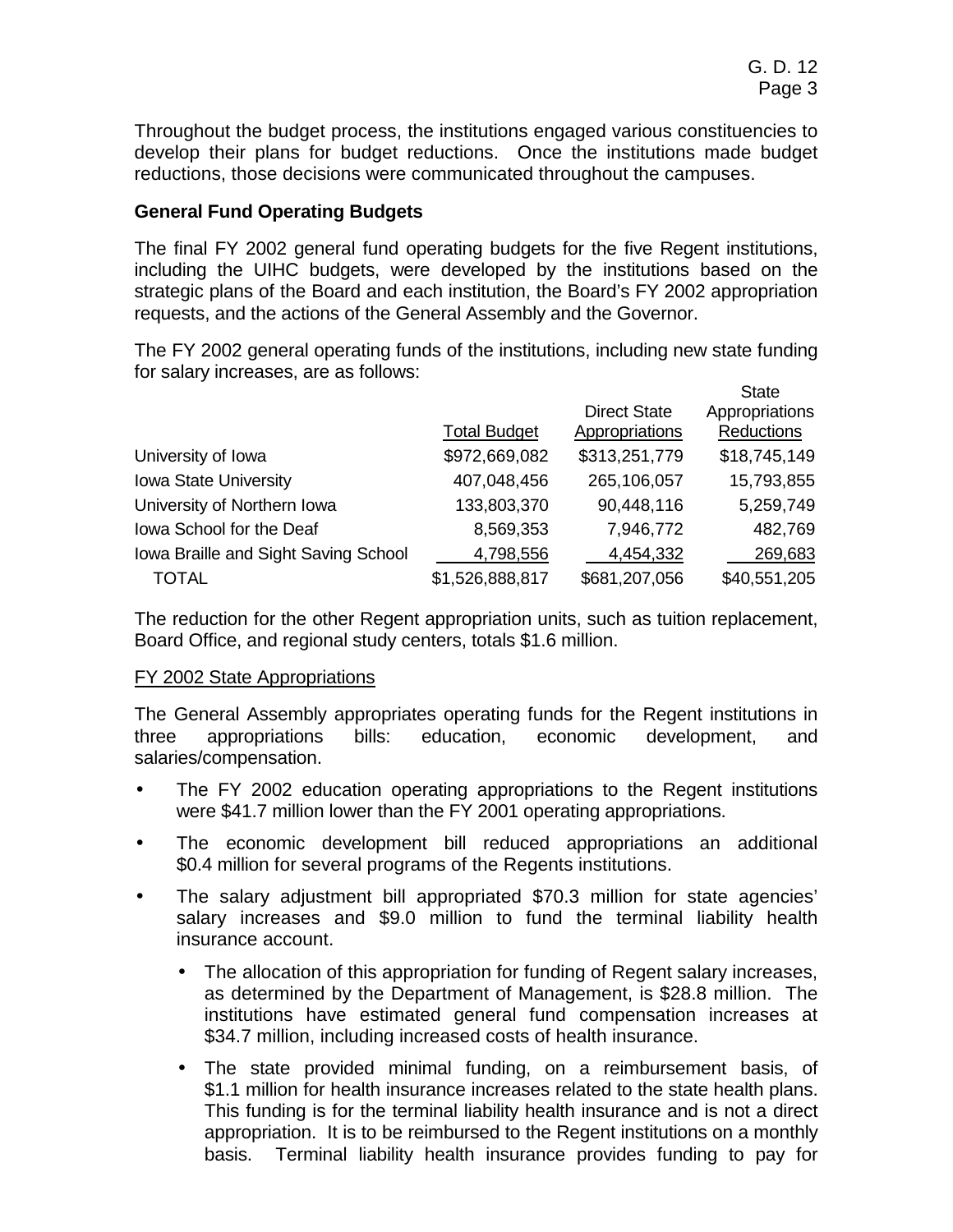services rendered during a given period in the event the health insurance provider contract is terminated. The state allocated funding for health insurance increases is viewed as minimal. The most recent state information indicates health insurance premium increases for state health plans of at least 21% effective July 2001. Another increase of approximately 14% is expected effective January 2002.

In comparing the direct total institutional FY 2002 state operating appropriations of \$681.2 million (including the salary allocation) to the FY 2001 operating appropriations of \$693.1 million, the net institutional decrease is \$11.9 million  $(1.7\%)$ .

### Reallocations

In accordance with its strategic planning goals to increase effectiveness and efficiency, the Board approved a five-year program, beginning in FY 1997, requiring each Regent institution to reallocate at least 2% of its budget each year. This reallocation policy is intended to ensure that the institutions use existing resources to improve quality but also to achieve efficiencies.

The policy is not intended to be a budget reduction mechanism. Rather, it is an important strategic mechanism to: (1) maintain current operations e.g., help pay for inflationary costs and for costs due to changes in student demand (reactive); and (2) improve quality by redirecting the resources needed to build excellence or engage in new opportunities (proactive).

Reallocations may involve both permanent and temporary shifts in the use of resources. An example of a permanent shift would include a permanent reduction in a department's budget as a result of decreased need/priority or an efficiency gained (dollars saved) from reorganizing or implementing a new system (e.g., a more efficient administrative process.) An example of a temporary shift would be reallocation of positions to accommodate temporary fluctuations in enrollments (e.g., student demand for information technology courses.)

The intent of this policy has been modified somewhat this year as a result of the shortfall in state appropriations. For FY 2002, the universities are proposing to use significant reallocations to address the shortfall in state appropriations for base operating budgets, salary increases, and significant health insurance increases rather than improve quality. This is the second consecutive year that the institutions have had to use reallocations to address a budget shortfall. The institutions are proposing to utilize over \$31 million of the identified reallocations to address the appropriations shortfalls.

|                                      | FY 2002 Reallocations                     |                         |                     |                         |
|--------------------------------------|-------------------------------------------|-------------------------|---------------------|-------------------------|
|                                      | <b>Address</b><br><b>Budget Shortfall</b> | $%$ of<br><b>Budget</b> | <b>Programmatic</b> | $%$ of<br><b>Budget</b> |
| University of Iowa                   | \$11,073,567                              | 2.7%                    | \$8,856,300         | 2.1%                    |
| <b>Iowa State University</b>         | 12,880,798                                | 3.2%                    | 2.567.540           | 0.6%                    |
| University of Northern Iowa          | 6,652,248                                 | 5.1%                    | 0                   | $0.0\%$                 |
| Iowa School for the Deaf             | 274.485                                   | 3.1%                    | 0                   | $0.0\%$                 |
| Iowa Braille and Sight Saving School | 198,708                                   | 4.0%                    | 0                   | $0.0\%$                 |
|                                      | \$31.079.806                              |                         | \$11,423,840        |                         |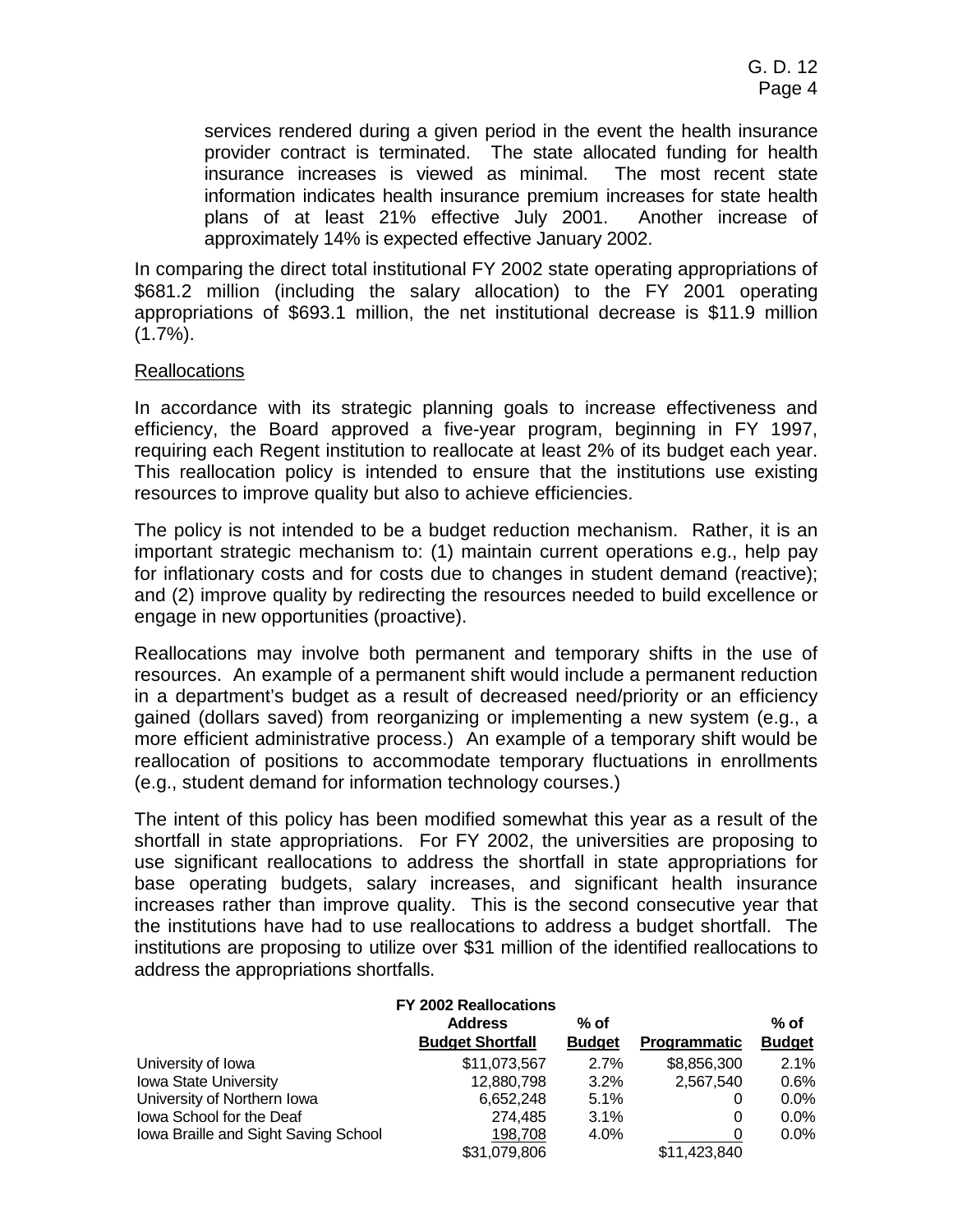#### University Resources

Funding the general education costs at the Regent universities consists of multiple sources, including state appropriations; tuition and fees; federal support; indirect cost reimbursements; and other sources. The following table shows these categories as a percent of the general university budgets.

#### **General University Budget Totals (In Thousands)**

|                                                                 | FY 2000                        | $%$ of<br>Total        | FY 2001                        | % of<br><u>Total</u>   | Proposed<br>FY 2002            | % of<br>Total          | Two<br>Year<br>Shift in<br>Funding<br>Sources |
|-----------------------------------------------------------------|--------------------------------|------------------------|--------------------------------|------------------------|--------------------------------|------------------------|-----------------------------------------------|
| <b>State Appropriations</b><br><b>Tuition and Fees</b><br>Other | \$527,598<br>246,656<br>45.675 | 64.3%<br>30.1%<br>5.6% | \$547.622<br>264.728<br>49.109 | 63.6%<br>30.7%<br>5.7% | \$542.587<br>293.751<br>53.348 | 61.0%<br>33.0%<br>6.0% | $(3.3)\%$<br>2.9%<br>0.4%                     |
| Total                                                           | \$819,929                      | 100.0%                 | \$863,460                      | 100.0%                 | \$889,687                      | 100.0%                 |                                               |

### Tuition

The Board's tuition policy is intended to maintain quality and effectiveness as well as improve quality, thereby recognizing the aspirations of the Board and the institutions for achieving excellence. Critical to the successful implementation of the Board's strategic plan is securing sufficient resources.

In October 2000, the Board approved a 7.2% increase in tuition for FY 2002. The universities propose to use some tuition revenues generated by this rate increase to cover the shortfall in operating appropriations and other non-discretionary operating cost increases. The student aid set-aside percentages of the individual universities are commensurate with the overall tuition increases and, therefore, will increase as a result of the tuition rate increases approved by the Board last fall.

The use of tuition increases to maintain quality varies from the planned uses for these new revenues as approved by the Board in October. By approving the individual university budgets this month, the Board is approving the changes in the use of the new tuition revenues generated by the rate increase. Variances from the original plans are discussed in each University's budget (G.D. 12a – 12c). See Attachment A for "Uses of Tuition" as approved by the Board in October.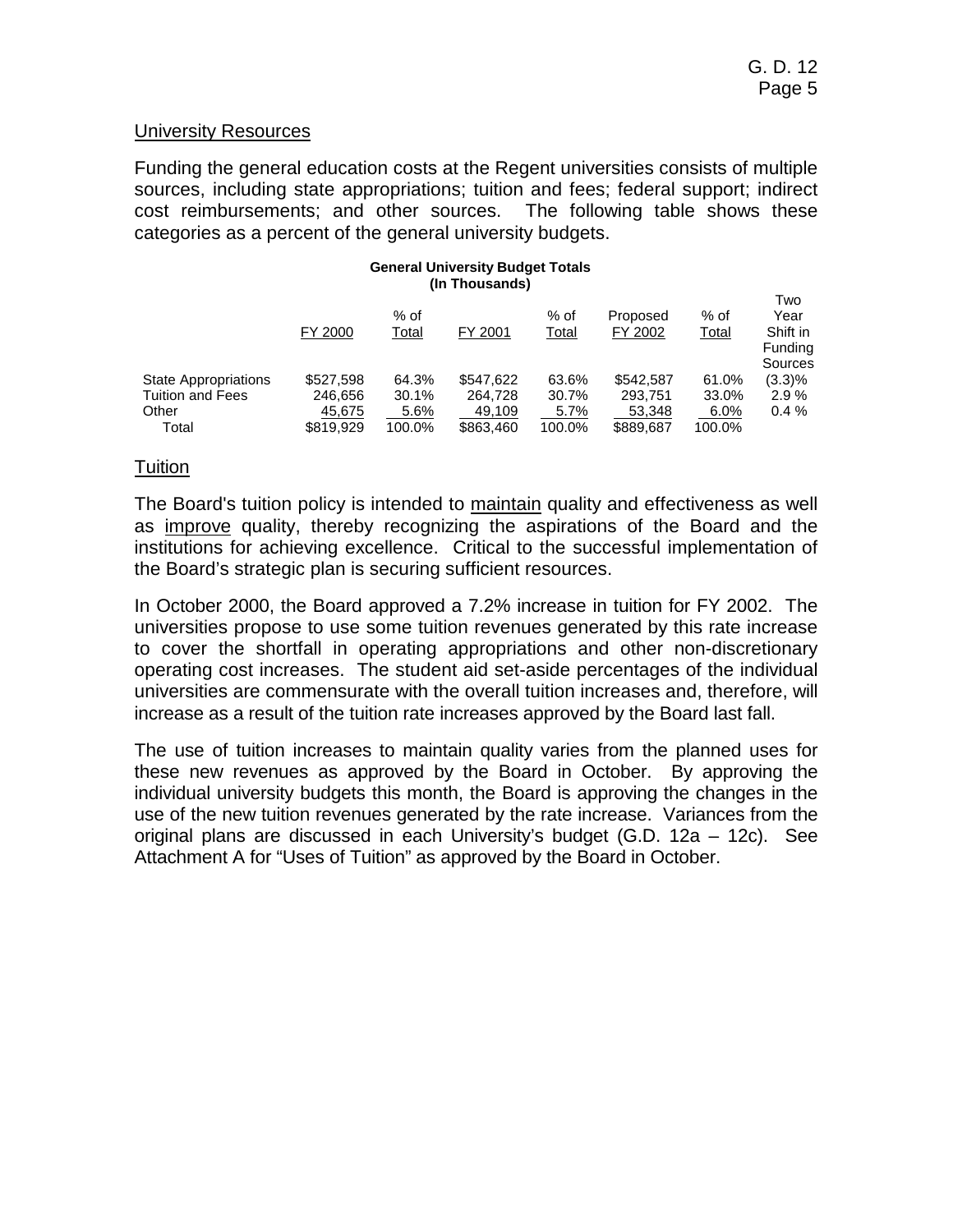### **Restricted Fund Budgets**

The FY 2002 restricted fund budgets of the Regent institutions total \$1.2 billion and include capital appropriations, tuition replacement appropriations, residence system functions, athletic department budgets, as well as other auxiliary functions associated with the educational missions of the institutions.

#### **FY 2002 Restricted Fund Budgets**

| University of Iowa                   | \$599,630,000   |
|--------------------------------------|-----------------|
| <b>Iowa State University</b>         | 423,041,358     |
| University of Northern Iowa          | 140,663,332     |
| Iowa School for the Deaf             | 1,511,798       |
| Iowa Braille and Sight Saving School | 2,046,245       |
|                                      | \$1,166,892,733 |

Capital appropriations for FY 2002 total \$29.1 million. The FY 2002 tuition replacement appropriation of \$26.7 million is for the debt service of Academic Building Revenue Bonds; preliminary allocations to the institutions are \$11.0 million to SUI, \$10.8 million to ISU, and \$4.9 million to UNI.

#### **FY 2002 Residence System Revenue Budgets**

| University of Iowa           | \$32,654,875  |
|------------------------------|---------------|
| <b>Iowa State University</b> | 48,888,336    |
| University of Northern Iowa  | 24,360,695    |
| Total                        | \$105,903,906 |

The final FY 2002 residence system revenue budgets of the universities, totaling \$105.9 million, are based on the rates approved at the April 2001 Board meeting and are similar to the preliminary budgets submitted to the Board in March.

**Athletic Budgets** 

|                                                           | <b>Athletic Dudgets</b> |             |                 |
|-----------------------------------------------------------|-------------------------|-------------|-----------------|
|                                                           |                         | General     | $%$ of          |
|                                                           | <b>Budgeted</b>         | Fund        | <b>Budgeted</b> |
|                                                           | Revenue                 | Support     | Revenue         |
| University of Iowa                                        | \$34,119,748            | \$2,330,880 | 6.8%            |
| Iowa State University                                     | 23,262,565              | 2,768,025   | 11.9%           |
| University of Northern Iowa*                              | 6,609,899               | 3,604,792   | 54.5%           |
| Totals                                                    | \$63,992,212            | \$8,703,697 |                 |
| * Includes budgeted line item of \$400,000 for diversity. |                         |             |                 |

The final FY 2002 university athletic revenue budgets total \$64.0 million. The Athletic Department budgets are detailed in G.D. 12h.

Deb A. Hendrickson

Deb A. Hendrickson

dh\h:\bf\2000\00juldoc\julgd09.doc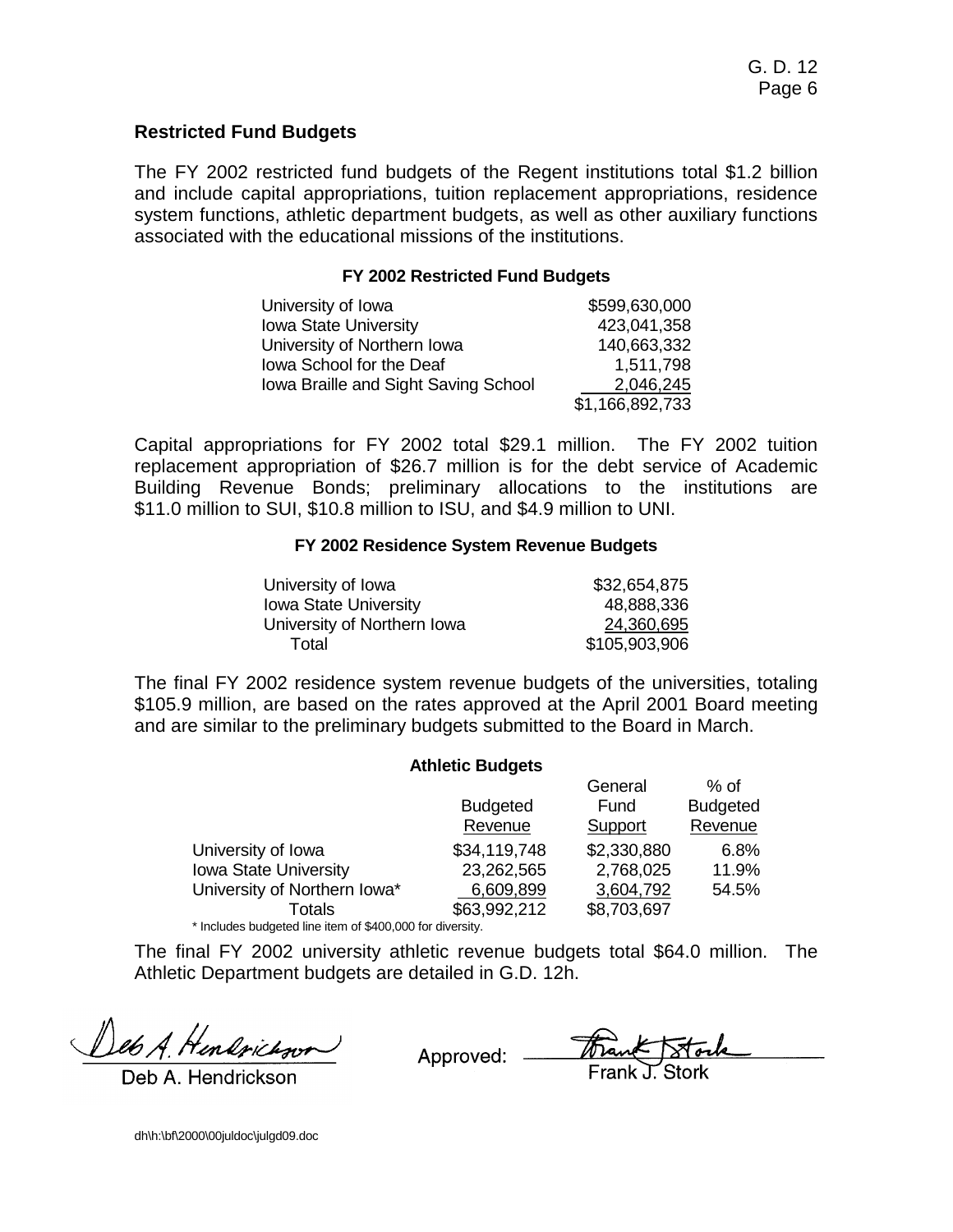### **EXCERPTED FROM OCTOBER 2000 BOARD TUITION MEMO**

### **USE OF TUITION PROCEEDS – FY 2002 INCREASES**

The Universities have provided the following detailed information regarding the expenditure of new revenues from FY 2002 tuition increases. The universities will finalize the specific allocations for the utilization of FY 2002 tuition proceeds once the FY 2002 state appropriations and related mandates are finalized.

### **University of Iowa**

New tuition proceeds will be used for:

- Maintaining the student aid percentages (currently at 16%);
- Committing earmarked tuition in the specific described manner;
- Applying tuition attributable to enrollment increases to the cost of serving additional students, including new course sections, and academic counseling services;
- Funding quality initiatives including the following:
	- Continued modernization of auditoria and classrooms In recent years, the University has spent millions of dollars in upgrading classrooms and auditoria. The SUI physics lab is an example of a dramatic improvement. Tuition and fee revenue as well as state appropriations helped to renovate and equip Schaeffer Hall and the auditorium and labs in the new Biology East Building. Currently, the University is able to provide only a fraction of the annual instructional equipment repair and replacement budget needs identified by academic departments. The approved SUI request for state appropriations addresses the instructional equipment component. Improving and renovating classrooms and auditoria space (the physical surroundings) will be a priority use of the tuition proceeds.
	- Next generation science faculty recruitment and start-up An extraordinarily large number of retirements is expected in the next several years in the College of Liberal Arts science faculty. Universities across the country are facing similar challenges to recruit and provide "start-up" expenses for the next generation of science faculty. Although the University has a request for state appropriations for this initiative for FY 2003, the University believes that it is necessary to utilize new tuition revenues for FY 2002 to begin the renovation of space in existing basic science buildings for these new members of the science faculty.
	- Retention of students University of Iowa academic leaders developed its retention initiative, after several months of study, to help students persist with their education. Special focus is on the early undergraduate years. The steps SUI would undertake include tracking individual student outcomes, developing student awareness of the skills needed to succeed, increasing opportunities for entering students to be introduced and welcomed by academic centers and departments, selectively intervening with students at risk of not persisting, and providing supplemental academic help for students in the more difficult introductory courses such a chemistry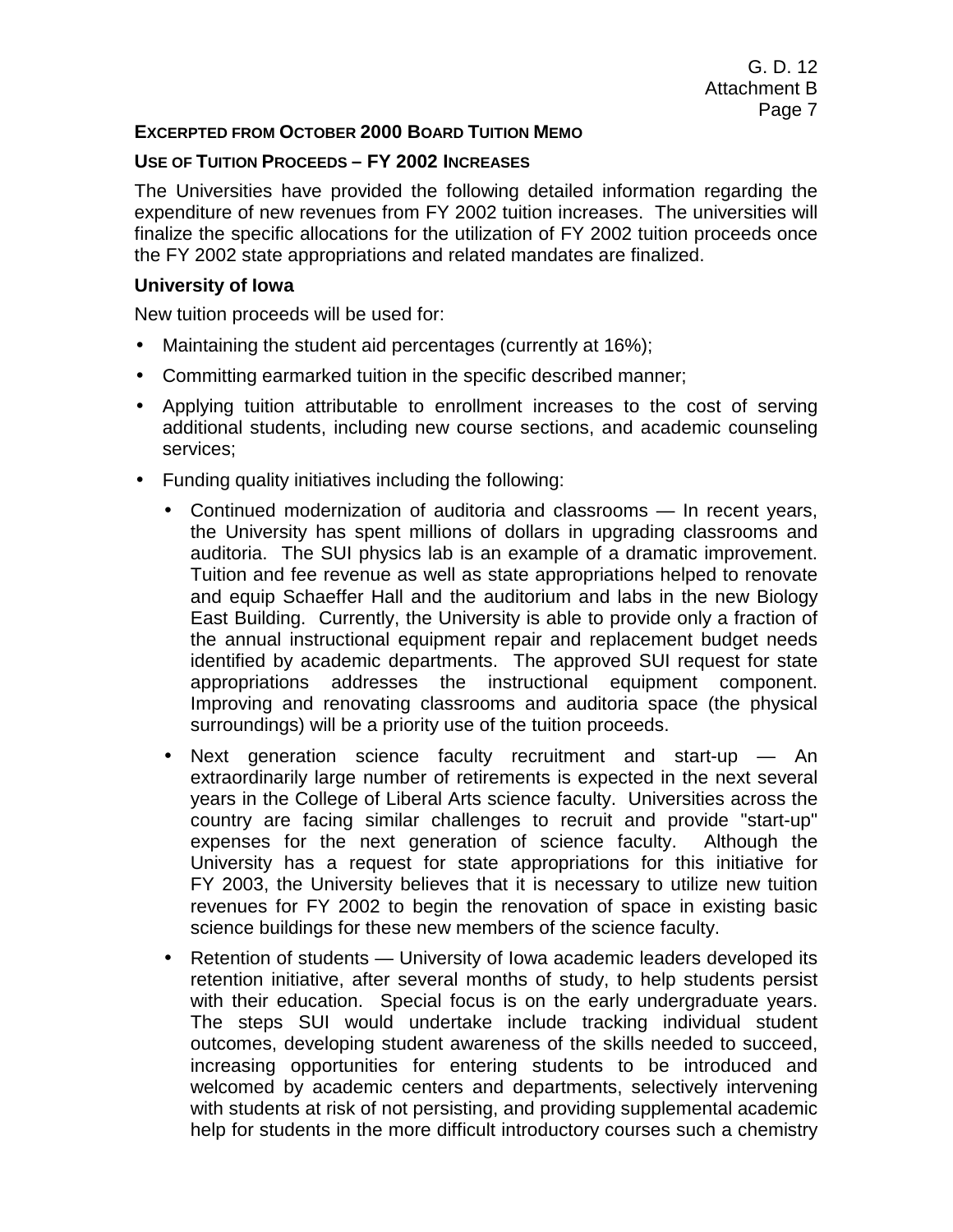or calculus. The use of tuition funds is essential in financing this initiative and expanding it until its full effect can be achieved.

• Improved electronic connectivity;

Whether in the residence halls or living off campus, students now have nocharge dial-in access to campus computing resources. It is the University's goal to continue to improve connectivity to make sure students can get high bandwidth connection to the Internet wherever they reside or study.

• Common gathering place furnishings; and

The University has expended substantial amounts in recent years to improve the furnishings at the Main Library and the student union. Student gathering places were incorporated into the design of the Pappajohn Business Building. Additional funds would be utilized to purchase or replace furnishings in high student-use areas to promote greater student exchange and interaction.

• Opportunities for women's athletics.

The University of Iowa has long been a leader in providing athletic opportunity for female students. In the past several years, the University has added intercollegiate rowing and soccer programs. Scholarships have been added for these sports and part-time assistant coaches in several areas have been moved to full-time. The UI wishes to continue its support for high quality opportunities for women student athletes.

# **Iowa State University**

New tuition proceeds from the FY 2002 increase (\*\*including utilization of proceeds from redirected designated tuition) will be used for:

- Providing student financial aid\*\* -- set-aside at 11%
- Student recruitment and retention initiatives, and commensurate scholarships/ financial aid
- Forming a base for ubiquitous use of information technology\*\* -- planned phased implementation of the *Acropolis* proposal
- Enhancing *Electronic Library* resources\*\*
- Library acquisitions\*\*
- Responding to increased enrollments by addressing over-enrolled courses and majors with significantly increased enrollment\*\*
	- In fall 2000, Iowa State's enrollment grew by 735 students with all but one college showing an enrollment increase -- large or moderate increases occurred in the colleges of Business, Liberal Arts and Sciences, Engineering, Design, Education, and Family and Consumer Sciences.
	- Preliminary estimates indicate another increase in excess of 400 students in fall 2001 (FY 2002).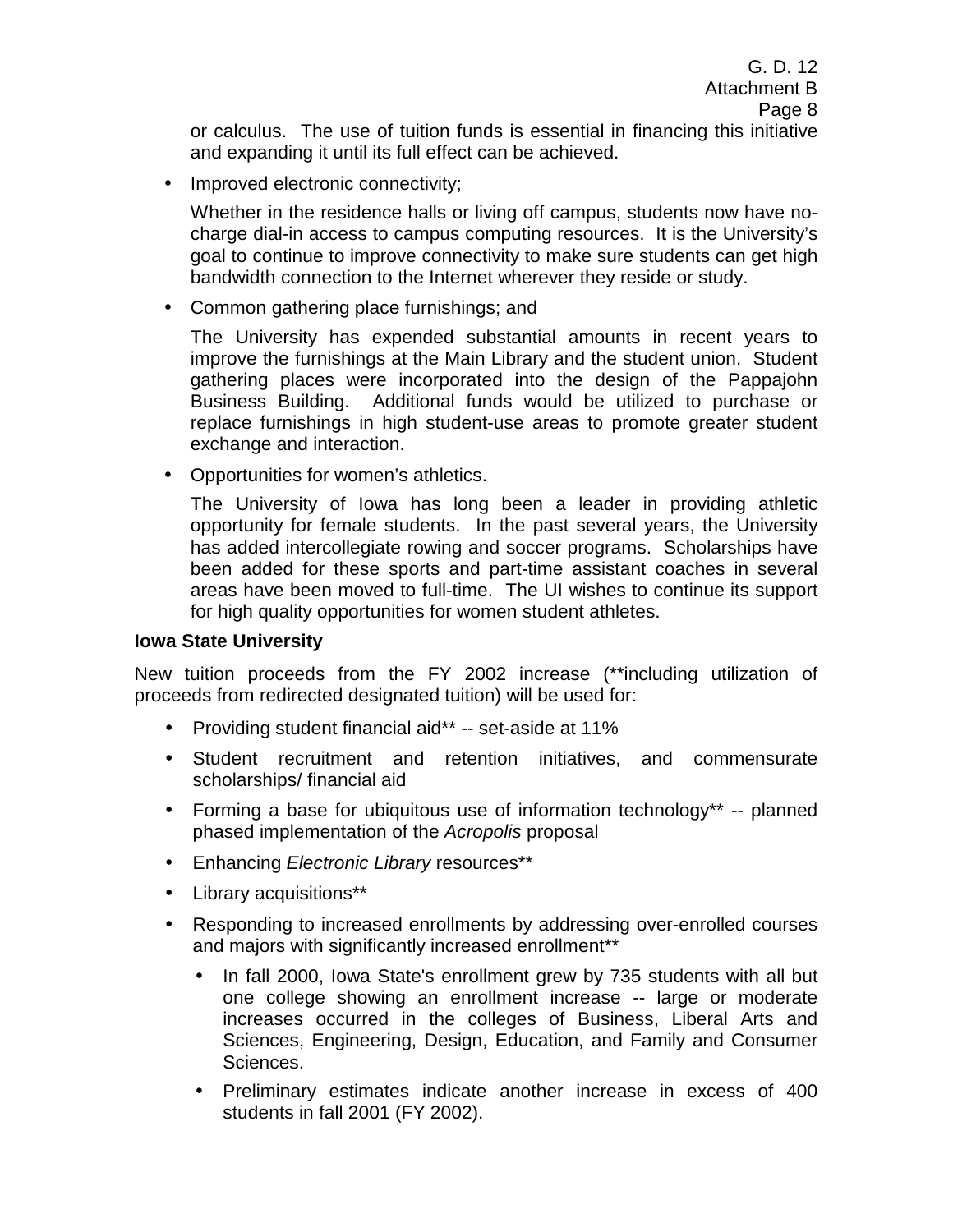- The University would need to examine enrollments and class sizes in the various disciplines and would address the need for new class sections, faculty, student services, and instructional support as necessary.
- Other strategic enhancements in academic programs and support based on priorities
- Covering mandatory/unavoidable cost increases (examples)
	- Graduate tuition scholarships
	- Library materials inflation
	- Utility costs
	- Information technology access fees (e.g., Internet access fees)
	- State and Federal requirement/regulatory charges
	- Accommodation of students with disabilities
	- Property rental and insurance premiums
	- Database management costs
	- Opening new buildings (Gilman Hall systems upgrade partial; Honors Building - partial)
	- Other essential items affected by inflationary increases

# **University of Northern Iowa**

New tuition revenues from the FY 2002 increase will be used to:

- Continue the provision of financial aid for students;
- Meet unavoidable cost increases not supported with state appropriations, including insurance, auditing, property rental, administrative systems support, building repairs, classroom modernization, equipment replacement, and utilities;
- Improve the quality of education for students, including:
	- Addition of new faculty, including start-up costs and renovation of office or laboratory space, to support selected areas of high student demand and enrollment growth.

UNI's strategic plan emphasizes high quality instruction and a personalized learning environment for students. UNI has an urgent need to create new faculty positions to respond to steady enrollment growth and faculty retirements. UNI's Board-approved state appropriations request for FY 2002 is for 65 new faculty lines. Successful accomplishment of UNI's strategic plan is dependent upon the availability of tuition proceeds to provide the necessary support resources for these new faculty, such as additional courses for students, renovation of offices and classroom space, support staff, technology, and laboratory space.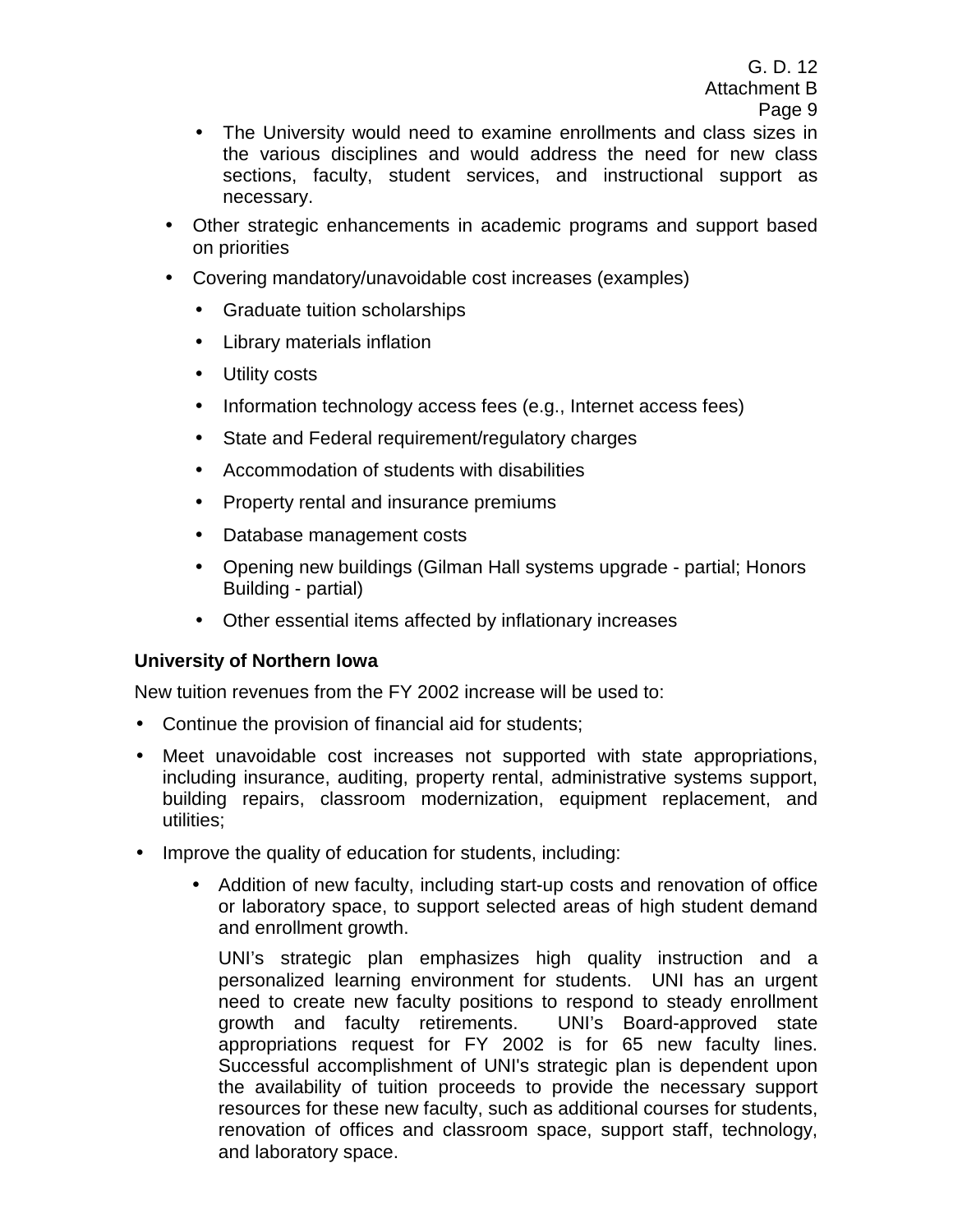**BOARD OF REGENTS, STATE OF IOWA<br>FINAL FY 2002 GENERAL FUND OPERATING BUDGETS** 

|                                                          |                           |                                   |                                 | University of lowa   |                     |                     |                  |                       |                    |                            |
|----------------------------------------------------------|---------------------------|-----------------------------------|---------------------------------|----------------------|---------------------|---------------------|------------------|-----------------------|--------------------|----------------------------|
|                                                          |                           | Jniv.                             | Psych.                          | Hosp.                | Oakdale             | Hyg.                | Family           | <b>SCHS</b>           | Special            | $\overline{5}$             |
|                                                          | Univ.                     | -losp.                            | Hosp.                           | School               | Campus              | da                  | Prac.            | Cancer/Mobile         | Purpose            | Subtotal                   |
| <b>RESOURCES</b>                                         |                           |                                   |                                 |                      |                     |                     |                  |                       |                    |                            |
| APPROPRIATIONS<br>General<br>Other                       | 252,697,120<br>÷,         | ,835,415<br>5<br>مه               | 8,160,402<br>↮                  | \$7,332,202          | \$3,081,157         | \$4,158,633         | \$2,408,790      | 722,395<br>↮          | \$2,855,665        | 313,251,779<br>÷           |
| Subtotal - Appropriations                                | 252,697,120               | ,835,415<br>5                     | 8,160,402                       | 7,332,202            | 3,081,157           | 4,158,633           | 2,408,790        | 722,395               | 2,855,665          | 313,251,779                |
| Federal Support<br><b>RESOURCES</b><br>Interest          | 900,000                   |                                   |                                 |                      | 6,000               |                     | 32,000           | 2,712,632             |                    | 2,712,632<br>938,000       |
| Reimb. Indirect Costs<br>Tuition and Fees                | 138,187,710<br>35,024,300 | ,808,000                          | 871,000                         | 65,000               | 350,000             | 86,287              |                  |                       |                    | 138,187,710<br>38,204,587  |
| Sales and Service<br>Other Income                        | 125,000                   | 750,485<br>420,000<br>$rac{1}{4}$ | 9,728,798                       | 616,198              | 75,000              | 2,292,494           |                  | 235,000<br>131,399    |                    | 477,622,975<br>1,751,399   |
| Subtotal - Inst. Income                                  | 174,237,010               | 465,978 485                       | 10,599,798                      | 1,681,198            | 431,000             | 2,378,781           | 32,000           | 4,079,031             |                    | 659,417,303                |
| TOTAL RESOURCE BUDGET                                    | 426,934,130<br>₩          | ,813,900<br>49<br>↮               | \$18,760,200                    | \$9,013,400          | \$3,512,157         | \$6,537,414         | \$2,440,790      | 4,801,426<br>↮        | \$2,855,665        | 972,669,082<br>$\theta$    |
|                                                          |                           |                                   |                                 |                      |                     |                     |                  |                       |                    |                            |
| EXPENDITURES                                             |                           |                                   |                                 |                      |                     |                     | 927,032          | 536,733               | 541,989            | 226,187,384                |
| Prof.& Sci. Staff Salaries<br>Fac. & Inst. Off. Salaries | 197,374,130<br>61,802,195 | 169,412,300<br>22,343,200         | 2,840,500<br>7,482,600          | 4,420,000<br>623,800 | 130,050             | 3,622,391           | 316,161          | 2,168,206             | 918,993<br>229,082 | 250,272,896<br>162,209,087 |
| General Service Staff Salaries<br>Hourly Wages           | 2,513,525<br>63,947,471   | 7,495,900<br>5,684,000<br>ထ       | 3,902,000<br>189,500            | 2,350,200<br>214,600 | 366,258             | 16,752<br>1,858,477 | 96,916<br>32,000 | 962,783<br>24,500     | 17,852             | 8,692,729                  |
| Subtotal - Salaries                                      | 325,637,321<br>÷,         | 284,935,400<br>↮                  | 14,414,600<br>$\leftrightarrow$ | \$7,608,600          | \$1,496,308         | \$5,497,620         | \$2,372,109      | 3,692,222<br>$\Theta$ | \$1,707,916        | 647,362,096<br>÷,          |
| Prof. and Scientific Supplies                            | 35,373,801                | 180,205,200                       | 3,578,600                       | 1,095,700            | 549,087             | 1,030,794           | 68,681           | 1,075,304             | 1,035,915          | 224,013,082                |
| Library Acquisitions<br>Rentals                          | 9,861,574<br>1,500,000    | 3,843,300                         | 10,200                          | 64,500               |                     | 9,000               |                  |                       |                    | 9,861,574<br>5,427,000     |
| <b>Bldg. Repairs</b><br>Utilities                        | 6,454,135<br>18,131,755   | 2,635,600<br>7,376,500            | 756,800                         | 194,600<br>50,000    | 204,795<br>,237,767 |                     |                  |                       |                    | 32,956,522<br>14,085,430   |
| Auditor of State Reimb.<br>Equipment                     | 471,016<br>7,394,494      | 8,817,900                         |                                 |                      | 24,200              |                     |                  | 33,900                | 111,834            | 471,016<br>16,382,328      |
| Aid to Individuals                                       | 22,110,034                |                                   |                                 |                      |                     |                     |                  |                       |                    | 22,110,034                 |
| Subtotal - Other Expenditures                            | \$101,296,809             | 2,878,500<br>$\frac{71}{9}$       | 4,345,600<br>↮                  | \$1,404,800          | 2,015,849<br>↮      | \$1,039,794         | 68,681<br>₩      | ,109,204<br>↮         | \$1,147,749        | 325,306,986<br>↮           |
| TOTAL EXPENDITURES                                       | \$426,934,130             | 497,813,900<br>↮                  | 18,760,200<br>ø                 | \$9,013,400          | \$3,512,157         | \$6,537,414         | \$2,440,790      | 4,801,426<br>₩        | \$2,855,665        | 972,669,082<br>↮           |

 $\frac{1}{k}$ 

janHBPhudgels/FY 2001\2002 summary budget.xls g/2002docket<br>7/9/2001 12:28 PM

G. D. 12<br>Attachment B<br>Page 10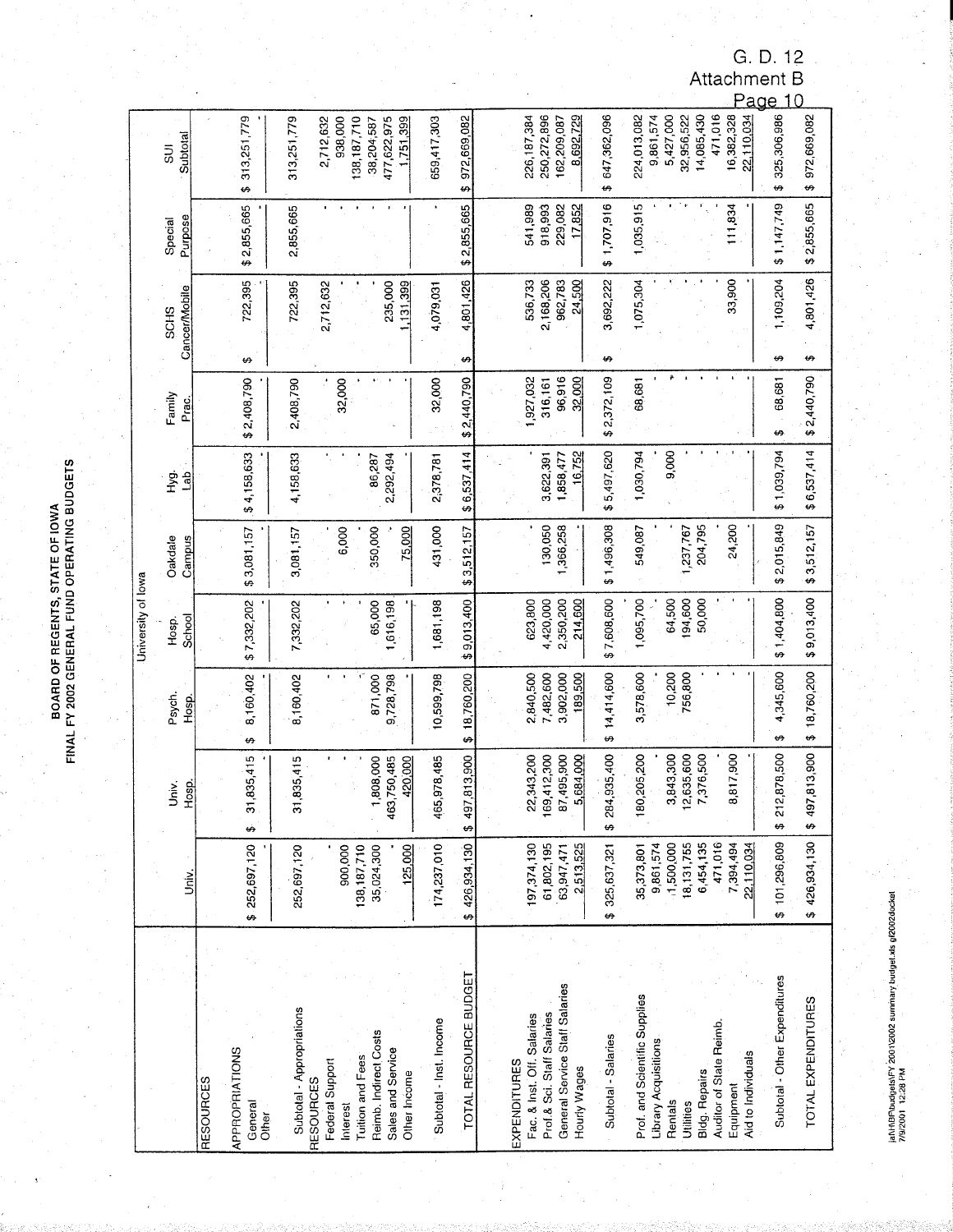**BOARD OF REGENTS, STATE OF IOWA<br>FINAL FY 2002 GENERAL FUND OPERATING BUDGETS** 

|                                                          |                           |                         | lowa State University  |                      |                    |                           |                          |                        |                          |                                       |
|----------------------------------------------------------|---------------------------|-------------------------|------------------------|----------------------|--------------------|---------------------------|--------------------------|------------------------|--------------------------|---------------------------------------|
|                                                          |                           |                         |                        |                      |                    |                           | University of            |                        |                          | FY 2002                               |
|                                                          | Gen.                      | Exp.                    | Coop.                  |                      | Special            | $\overline{5}$            | Northern                 |                        |                          | General Fund                          |
|                                                          | Univ.                     | Station                 | Σ                      | I⊧E                  | Purpose            | Subtotal                  | lowa                     | GSD                    | <b>IBSSS</b>             | Total                                 |
| <b>RESOURCES</b>                                         |                           |                         |                        |                      |                    |                           |                          |                        |                          |                                       |
| <b>APPROPRIATIONS</b><br>General<br>Other                | \$199,442,132             | 56,441<br>36,1<br>₩     | 22,849,455<br>↮        | \$4,309,128          | 2,348,901<br>↮     | 265,106,057<br>↮          | 90,448,116<br>↮          | \$7,946,772<br>182,888 | 4,454,332<br>91,712<br>Ψ | 681,207,056<br>274,600<br>↮           |
| Subtotal - Appropriations                                | 199,442,132               | 56,441<br>36,1          | 22,849,455             | 4,309,128            | 2,348,901          | 265,106,057               | 90,448,116               | 8,129,660              | 4,546,044                | 681,481,656                           |
| Federal Support<br><b>RESOURCES</b><br>Interest          | 1,352,000                 | 25,373<br>÷             | 8,300,000              |                      |                    | 12,425,373<br>1,352,000   | 600,000                  | 53,000<br>64,000       | 23,000<br>149,867        | 15,351,872<br>2,966,000               |
| Tuition and Fees                                         | 115,007,826               |                         |                        |                      |                    | 115,007,826               | 40,555,254               |                        |                          | 293,750,790                           |
| Reimb. Indirect Costs<br>Sales and Service               | 11,500,000<br>412,500     | 5,000                   |                        |                      |                    | 11,500,000<br>417,500     | 625,000<br>1,575,000     | 322,693                | 38,734<br>40,911         | 479,029,079<br>51,318,321             |
| Other Income                                             | 234,700                   |                         | 5,000                  |                      |                    | ,239,700                  |                          |                        |                          | 2,991,099                             |
| Subtotal - Inst. Income                                  | 129,507,026               | 30,373<br>$\frac{1}{4}$ | 8,305,000              |                      |                    | 141,942,399               | 43,355,254               | 439,693                | 252,512                  | 845,407,161                           |
| TOTAL RESOURCE BUDGET                                    | \$328,949,158             | 40,286,814<br>€         | 31, 154, 455<br>↮      | \$4,309,128          | \$2,348,901        | 407,048,456<br>↮          | \$133,803,370            | \$8,569,353            | 4,798,556<br>ø           | \$1,526,888,817                       |
| EXPENDITURES                                             |                           |                         |                        |                      |                    |                           |                          |                        |                          |                                       |
| Prof.& Sci. Staff Salaries<br>Fac. & Inst. Off. Salaries | 53,926,043<br>134,939,844 | 19,583,852<br>8,943,120 | 6,969,859<br>6,188,435 | 589,344<br>1,115,737 | 614,255<br>333,941 | 162,943,233<br>81,261,197 | 60,701,968<br>22,537,859 | 3,567,585<br>1,428,642 | ,562,313<br>443,498      | 454,962,483<br>355,944,092            |
| General Service Staff Salaries<br>Hourly Wages           | 39,844,413<br>4,701,501   | 4,537,844<br>500,426    | 2,743,265<br>431,222   | 402,776<br>166,324   | 205,330<br>134,818 | 47,733,628<br>5,934,291   | 20,547,598<br>2,178,304  | 1,807,501              | ,865,539                 | 234,163,353<br>16,805,324             |
| Subtotal - Salaries                                      | 233,411,801<br>θ9         | 33,565,242<br>ø         | 26,332,78<br>↮         | \$3,274,181          | \$1,288,344        | 297,872,349<br>₩,         | \$105,965,729            | \$6,803,728            | 3,871,350<br>₩           | \$1,061,875,252                       |
| Prof. and Scientific Supplies                            | 33,535,840                | 4,866,572               | 4,111,674              | 834,947              | 956,602            | 44,305,635                | 11,433,167               | 984,799                | 568,661                  | 281,305,344                           |
| Library Acquisitions<br>Rentals                          | 7,732,344<br>977,311      |                         | 150,000                |                      | 87,756             | 7,732,344<br>1,215,067    | 1,844,590<br>873,125     | 8,226                  | 7,212                    | 19,453,946<br>7,515,192               |
| Utilities                                                | 17,515,743                | 450,000                 | 10,000                 |                      | 186                | 7,975,929                 | 2,659,545                | 343,020                | 163,822                  | 54,098,838                            |
| Auditor of State Reimb.<br><b>Bldg. Repairs</b>          | 510,968<br>7,144,432      | 505,000                 | 50,000                 |                      |                    | 7,699,432<br>510,968      | 2,000,000<br>135,000     | 250,000<br>57,000      | 26,754<br>110,257        | 1,200,738<br>24,145,119               |
| Aid to Individuals<br>Equipment                          | 23,120,719<br>5,000,000   | 900,000                 | 500,000                | 200,000              | 16,013             | 6,616,013<br>23,120,719   | 1,602,455<br>289,759     | 122,580                | 50,500                   | 24,773,876                            |
| Subtotal - Other Expenditures                            | 95,537,357<br>₩           | 21,572<br>စ<br>$\Theta$ | 4,821,674<br>↮         | \$1,034,947          | \$1,060,557        | 109,176,107<br>↮          | 27,837,641<br>↮          | \$1,765,625            | 927,206<br>↔             | 52.520.512<br>C<br>465,013,565<br>↮   |
| TOTAL EXPENDITURES                                       | \$328,949,158             | 40,286,814<br>₩         | 31, 154, 455<br>↮      | \$4,309,128          | \$2,348,901        | \$407,048,456             | 133,803,370<br>↮         | \$8,569,353            | 4,798,556<br>$\theta$    | 1,526,888,817<br>$\ddot{\bm{\theta}}$ |

jaN-RBF\budgeISIFY\_2001\2002 summary budget.xis gf2002docket<br>7/9/2001 12:28 PM

G. D. 12<br>Attachment B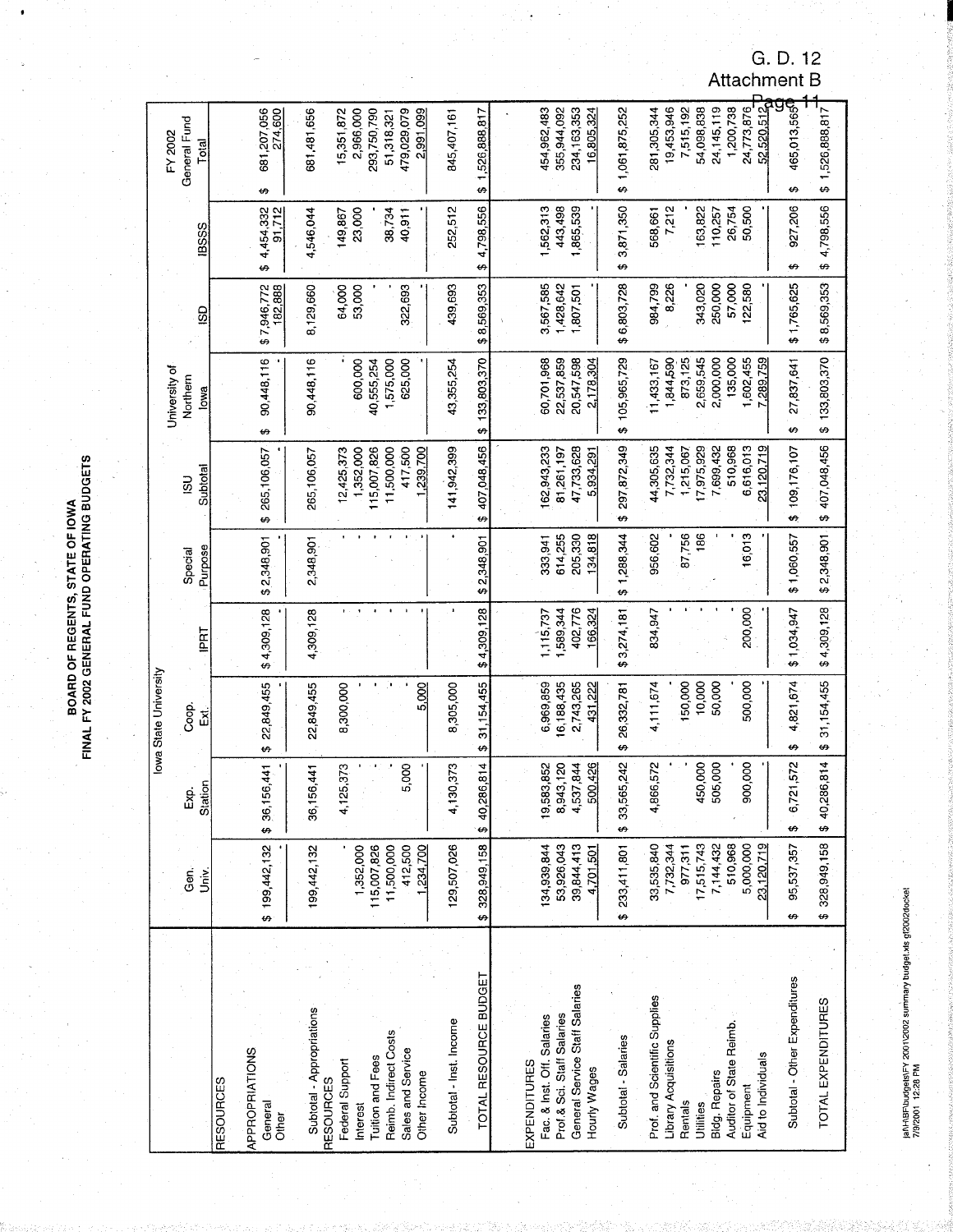**BOARD OF REGENTS<br>STATE OF IOWA<br>FY 2002 RESTRICTED FUNDS BUDGET** 

|                                                        |                            |                           |                          |                      |                    | FY 2002                    |            |
|--------------------------------------------------------|----------------------------|---------------------------|--------------------------|----------------------|--------------------|----------------------------|------------|
|                                                        | వ్దె                       | $\overline{5}$            | $\bar{z}$                | <b>GSD</b>           | <b>IBSSS</b>       | Restricted<br>Total        |            |
| <b>RESOURCES</b>                                       |                            |                           |                          |                      |                    |                            |            |
| APPROPRIATIONS                                         |                            |                           |                          |                      |                    |                            |            |
| General                                                | ₩                          | ₩                         | ₩                        | ŧĄ                   | ↮                  | 69                         |            |
| <b>Tuition Replacement</b>                             | 11,021,169                 | 10,777,213                | 4,883,332                | 435,000              | 400,000            | 26,681,714<br>29,078,000   |            |
| -21st Century Learning<br><b>Technology</b><br>Capital | 11,753,000                 | 6,700,000                 | 9,790,000<br>1,000,000   |                      |                    |                            | 1,000,000  |
| Other                                                  |                            |                           |                          |                      |                    |                            |            |
| Subtotal - Appropriations                              | 22,774,169                 | 17,477,213                | 15,673,332               | 135,000              | 400,000            | 56,759,714                 |            |
| <b>RESOURCES</b>                                       |                            |                           |                          |                      |                    |                            |            |
| Federal Support                                        | 51,370,000                 | 97,278,973                | 18,400,000               | 123,920              | 371,724            | 267,544,617                |            |
| nterest                                                |                            | 4,403,268                 | 3,390,000                | 30,000               |                    |                            | 7,823,268  |
| <b>Tuition and Fees</b>                                | 20,003,000                 | 4,190,630                 | 7,900,000                |                      |                    | 32,093,630                 |            |
| <b>Reimb.</b> Indirect Costs                           | 14,030,000                 | 4,114,957                 |                          |                      |                    | 18,144,957                 |            |
| Sales and Service<br>Other Income                      | 183,000,000<br>208,452,831 | 275,432,090<br>20,144,227 | 52,590,000<br>42,710,000 | 917,878<br>5,000     | 991,709<br>282,812 | 257,643,814<br>526,882,733 |            |
|                                                        |                            |                           |                          |                      |                    |                            |            |
| Subtotal - Inst. Income                                | \$576,855,831              | \$405,564,145             | \$124,990,000            | 1,076,798<br>₩       | 1,646,245<br>↮     | 1,110,133,019<br>₩         |            |
| TOTAL RESOURCE BUDGET                                  | \$599,630,000              | \$423,041,358             | \$140,663,332            | 1,511,798<br>↮       | 2,046,245<br>↔     | 1,166,892,733<br>₩         |            |
|                                                        |                            |                           |                          |                      |                    |                            |            |
| <b>EXPENDITURES</b>                                    |                            |                           |                          |                      |                    |                            |            |
| Fac. & Inst. Off. Salaries                             | 70,600,000                 | 38,991,383                | 3,665,500                | 255,138              | 1,124,204          | 114,636,225                |            |
| Prof.& Sci. Staff Salaries                             | 00,500,000                 | 55,562,878                | 14,541,200               | 141,191              | 2,000              | 170,747,269                |            |
| General Service Staff Salaries<br>Hourly Wages         | 31,200,000<br>17,630,000   | 31,316,289<br>19,416,040  | 8,177,700<br>6,029,100   | 30,269               | 55,806             | 70,780,064<br>43,075,140   |            |
|                                                        |                            |                           |                          |                      |                    |                            |            |
| Subtotal Salaries                                      | \$219,930,000              | \$145,286,590             | 32,413,500<br>↮          | 426,598<br>↔         | 1,182,010<br>မာ    | 399,238,698<br>↮           |            |
| Prof. and Scientific Supplies                          | 148,700,000                | 134,732,653               | 40,200,000               | 157,637              | 385,581            | 324,175,871                |            |
| <b>Jbrary Acquisitions</b>                             |                            |                           | 3,000                    | 5,000                |                    |                            | 8,000      |
| Rentals                                                | 11,000,000                 |                           | 760,400                  |                      |                    | 11,760,400                 |            |
| Jtillities                                             | 6,200,000                  | 7,609,404                 | 2,850,000                | 40,000               |                    |                            | 16,699,404 |
| <b>Bldg. Repairs</b>                                   | 3,800,000                  | 16,805,482                | 32,761,732               | 827,000              | 425,000            | 54,619,214                 |            |
| Auditor of State Reimb.                                | 0                          |                           |                          | 5,000                |                    |                            | 5,000      |
| Equipment                                              | 13,500,000                 | 11,947,123                | 3,450,000                | 50,563               | 53,654             | 29,001,340                 |            |
| Aid to Individuals                                     | 34,900,000                 | 25,778,023                | 9,400,000                |                      |                    | 70,078,023                 |            |
| Debt Service<br><b>Plant Capital</b>                   | 33,600,000<br>128,000,000  | 25,638,330<br>55,243,753  | 9,790,000<br>9,034,700   |                      |                    | 69,028,330<br>92,278,453   |            |
| Subtotal - Other Expenditures                          | 379,700,000                | \$277,754,768             | \$108,249,832            | 1,085,200<br>ِ<br>په | 864,235<br>₩       | 767,654,035<br>₩           |            |
|                                                        |                            |                           |                          |                      |                    |                            |            |
| TOTAL EXPENDITURES                                     | \$599,630,000              | \$423,041,358             | \$140,663,332            | 1,511,798<br>÷,      | 2,046,245<br>÷,    | 1,166,892,733<br>₩         |            |

G.D.12<br>Attachment B<br>Page 12

jaf\HBF\budgels\FY 2001\2002 summary budget.xls resi2002docket<br>7/9/2001 12:22 PM